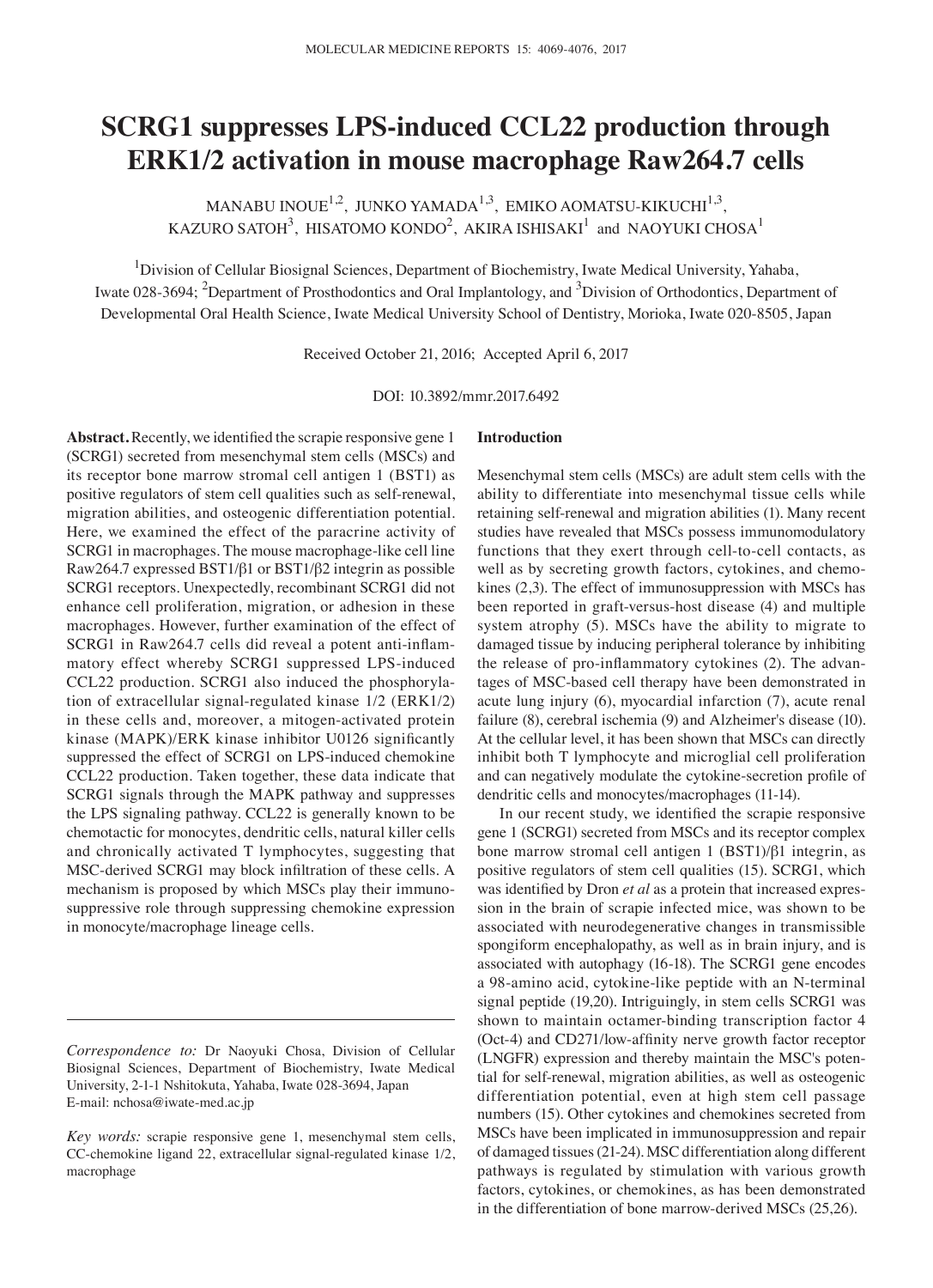SCRG1 secreted from MSCs is predicted to affect a variety of cell types *in vivo*. In this study, we hypothesized that SCRG1 secreted into the extracellular space by MSCs exhibits paracrine activity. To explore this possibility, we examined the paracrine effect of MSC‑derived SCRG1 on the immune response of Raw264.7 macrophages. In particular, as a readout of macrophage function, we focused on macrophage production of CC‑chemokine ligand 22 [CCL22; also known as MDC (macrophage‑derived chemokine)], which is known to display chemotactic activity for monocytes, dendritic cells, natural killer cells, and chronically activated T lymphocytes (27-30).

### **Materials and methods**

*Reagents.* Recombinant mouse SCRG1 (rmSCRG1), expressed in yeast, was purchased from MyBiosource, Inc. (MBS1177239, San Diego, CA, USA). The MAPK/ERK kinase inhibitor U0126 was purchased from Calbiochem (Merck Millipore, Darmstadt, Germany). Lipopolysaccharide (LPS) derived from *Escherichia coli* 0111:B4 was purchased from Sigma‑Aldrich (St. Louis, MO, USA).

*Cell culture.* Mouse macrophage‑like Raw264.7 cells (American Type Culture Collection, Manassas, VA, USA) were maintained in minimum essential medium Eagle's α‑modification (αMEM) (Sigma‑Aldrich) supplemented with 10% fetal bovine serum (FBS) (HyClone, GE Healthcare Life Sciences, Logan, UT, USA) under the condition of  $5\%$  CO<sub>2</sub> at 37˚C.

*Proliferation assay.* Cell proliferation was analyzed by WST-1 assay reagent (Roche Diagnostics, Basel, Switzerland) according to the manufacturer's instructions. Raw264.7 cells were cultured on 96‑well plates (Nunc; Thermo Fisher Scientific, Waltham, MA, USA) in 100  $\mu$ l complete medium containing with or without 100 ng/ml rmSCRG1. After five days, the cells were added with 10  $\mu$ l WST-1 reagent and incubated for 1 h. The absorbance was measured using an MPR‑A4i microplate reader (Tosoh Corp., Tokyo, Japan) at 450 nm.

*Migration assay.* The migration assay was performed using  $8-\mu$ m pore sized Transwell cell culture inserts (BD Biosciences, Franklin Lakes, NJ, USA). Raw264.7 cells  $(1.0x10<sup>5</sup>)$  were seeded on the upper well in 350  $\mu$ l serum-free αMEM containing 0.1% BSA (Sigma‑Aldrich). The lower well was filled in 600  $\mu$ l complete medium containing with or without 100 ng/ml rmSCRG1. After incubation for 6 h, cells that had not migrated were scraped off with a cotton swab. The number of cells migrated to the lower side of the filter was stained with Diff‑Quik Three‑Step Stain Set (Sysmex, Kobe, Japan), and then counted using a microscope (Olympus IX70; Olympus Corp., Tokyo, Japan) under five high-power fields (x400 magnification).

Adhesion assay. Raw264.7 cells (1.0x10<sup>5</sup>) were seeded onto a fibronectin‑coated culture dish (BD Biosciences) and cultured in complete medium with or without 100 ng/ml rmSCRG1. After 6 h, non‑adhered cells on the bottom of the dish were removed by washing twice with phosphate-buffered saline

(PBS). The number of cells adhered to the culture dish were measured by the WST‑1 assay described above. The absorbance of the dye in the culture directly correlates with the number of live cells.

*Reverse transcription‑quantitative polymerase chain reaction (RT‑qPCR).* Raw264.7 cells were either left unstimulated or stimulated with 10 ng/ml LPS, 100 ng/ml rmSCRG1, or 10 ng/ml LPS plus 100 ng/ml rmSCRG1 in the absence and presence of 1 mM U0126, for 6 h. Total RNA extraction, cDNA synthesis, RT‑qPCR were performed with methods of our previous study (15). Expression of *Ccl22* was normalized to glyceraldehyde‑3‑phosphate dehydrogenase (*Gapdh*). The following primer pairs were used; *Ccl22* (sense, 5'‑GGCACCT ATCCAGTGCCACA‑3' and antisense, 5'‑TGGTGGACCAGC CTGAAACTC') and *Gapdh* (sense, 5'‑TGTGTCCGTCGTGG ATCTGA‑3' and antisense, 5'‑TTGCTGTTGAAGTCGCAG GAG-3'). Relative expression levels were calculated by the  $2^{-\Delta\Delta Cq}$  method (31) as a fold-increase or -decrease.

*Primer array.* Raw264.7 cells were stimulated with 10 ng/ml LPS, 100 ng/ml rmSCRG1, or 10 ng/ml LPS plus 100 ng/ml rmSCRG1 for 6 h. Unstimulated cells were used as a control. Gene expression levels of a range of cytokines and chemokines were measured using a PrimerArray consisting of mouse cytokines and cytokine receptors (PN001, Takara Bio) and PrimerArray Analysis Tool version 2.0 (Takara Bio) according to the manufacturer's instructions. Genes whose expression levels increased more than 100‑fold following LPS stimulation and less than 100‑fold following SCRG1 treatment were identified.

*Western blotting.* Raw264.7 cells were serum‑starved overnight and stimulated with 100 ng/ml rmSCRG1 for various period time. Western blotting was performed in our previously reported procedure (15). The following primary antibodies that has been purchased from Cell Signaling Technology (Danvers, MA, USA) were used; anti-p44/42 mitogen-activated protein kinase (ERK1/2), anti-phospho-ERK1/2, anti-c-Jun N-terminal kinase (JNK), anti-phospho-JNK, anti-p38, anti-phospho-p38, anti‑Akt, anti‑phospho‑Akt, anti‑focal adhesion kinase (FAK), anti‑phospho‑FAK. β‑actin level measured were detected with an anti‑β‑actin antibody (Santa Cruz Biotechnology, Dallas, TX, USA) as a loading control. The densitometry of the band measured by ImageJ version 1.44 software was expressed as the ratio of phosphorylation to the total molecule.

*Enzyme‑linked immunosorbent assay (ELISA).* Raw264.7 cells were left unstimulated or were stimulated with 10 ng/ml LPS, 100 ng/ml rmSCRG1, or 10 ng/ml LPS plus 100 ng/ml rmSCRG1 for 48 h. The amount of secreted CCL22 in the culture medium was measured using a sandwich ELISA kit for mouse CCL22 (R&D Systems, Inc., Minneapolis, MN, USA). CCL22 levels were quantified according to the manufacturer's instructions.

*Flow cytometry*. A total of  $1x10^5$  Raw264.7 cells suspended in PBS containing 2 mM EDTA and 0.5% FBS were incubated with either a phycoerythrin (PE)-conjugated anti-mouse BST1/CD157 (1:10), anti‑mouse β1 integrin/CD29 (1:10), or anti‑mouse β2 integrin/CD18 (1:10) (all from BioLegend, Inc.,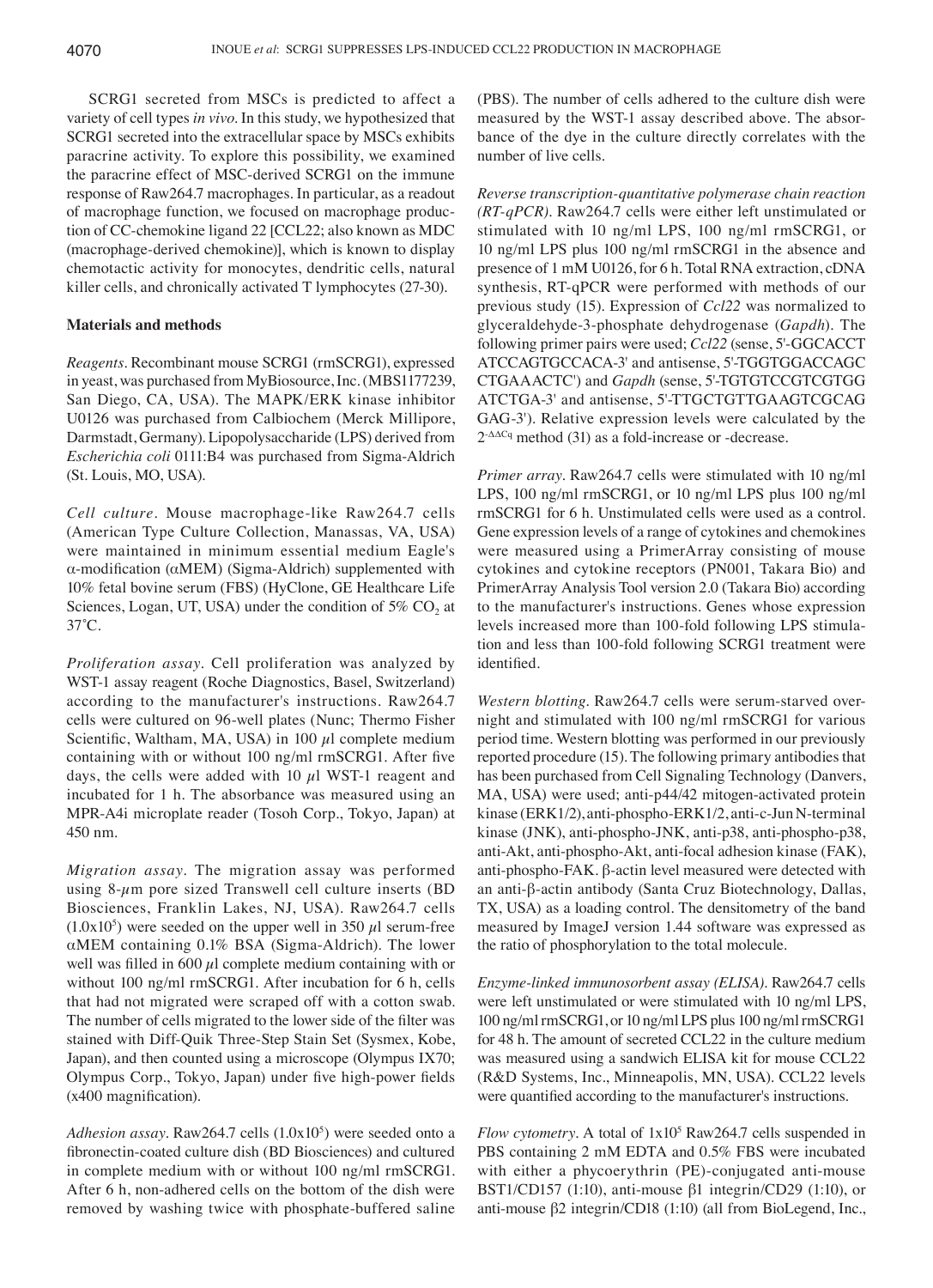

Figure 1. Raw264.7 cells express the bone marrow stromal cell antigen 1 (BST1), β1 integrin, and β2 integrin as a scrapie responsive gene 1 (SCRG1) receptor complex. Cell surface expression of BST1 (A), β1 integrin (B), and β2 integrin (C) was analyzed by flow cytometry with phycoerythrin (PE)‑conjugated specific antibodies. Specific antibody staining (red) and isotype control IgG staining (blue) are shown.

San Diego, CA, USA) antibody for 1 h at 4˚C. Data acquisition and analysis was performed using a flow cytometer EPICS XL (Beckman Coulter, Brea, CA, USA).

*Statistical analysis.* All experiments were performed in triplicate. Numerical data were presented as the mean ± standard deviation (SD), and significant differences were analyzed by Student's*t*‑test. P<0.05 were considered statistically significant.

# **Results**

*Raw264.7 cells express BST1, and β1 and β2 integrins as an SCRG1 receptor complex.* Our recent study revealed that SCRG1 secreted from MSCs forms a complex with the membrane proteins BST1 and β1 integrin, which acts as a receptor for its autocrine/paracrine activity (15). Further evidence for this novel receptor was provided by Lavagno *et al*, which showed BST1 also interacts with β1 and β2 integrins at the neutrophil cell surface (32). Based on these data, we investigated the expression of BST1, β1 integrin, and β2 integrin in mouse macrophage-like Raw264.7 cells by flow cytometry. As



Figure 2. Scrapie responsive gene 1 (SCRG1) did not affect cell proliferation, migration, or adhesion of Raw264.7 cells. Cell proliferation (A), migration (B), and adhesion (C) for Raw264.7 cells were left unstimulated (none) or were stimulated with SCRG1 (1‑1,000 ng/ml). The results are expressed as the fold change relative to the respective control (none). Data are presented as the means  $\pm$  SD.  $\degree$ P<0.05 vs. unstimulated control within each cell. N.S., not significant.

shown in Fig. 1, Raw264.7 cells co-expressed BST1, β1 integrin, and β2 integrin on the cell surface. These results indicate that Raw264.7 cells express the SCRG1 receptor complex.

*SCRG1 does not affect the statuses of cell proliferation, migration, and adhesion of Raw264.7 cells.* In MSCs, SCRG1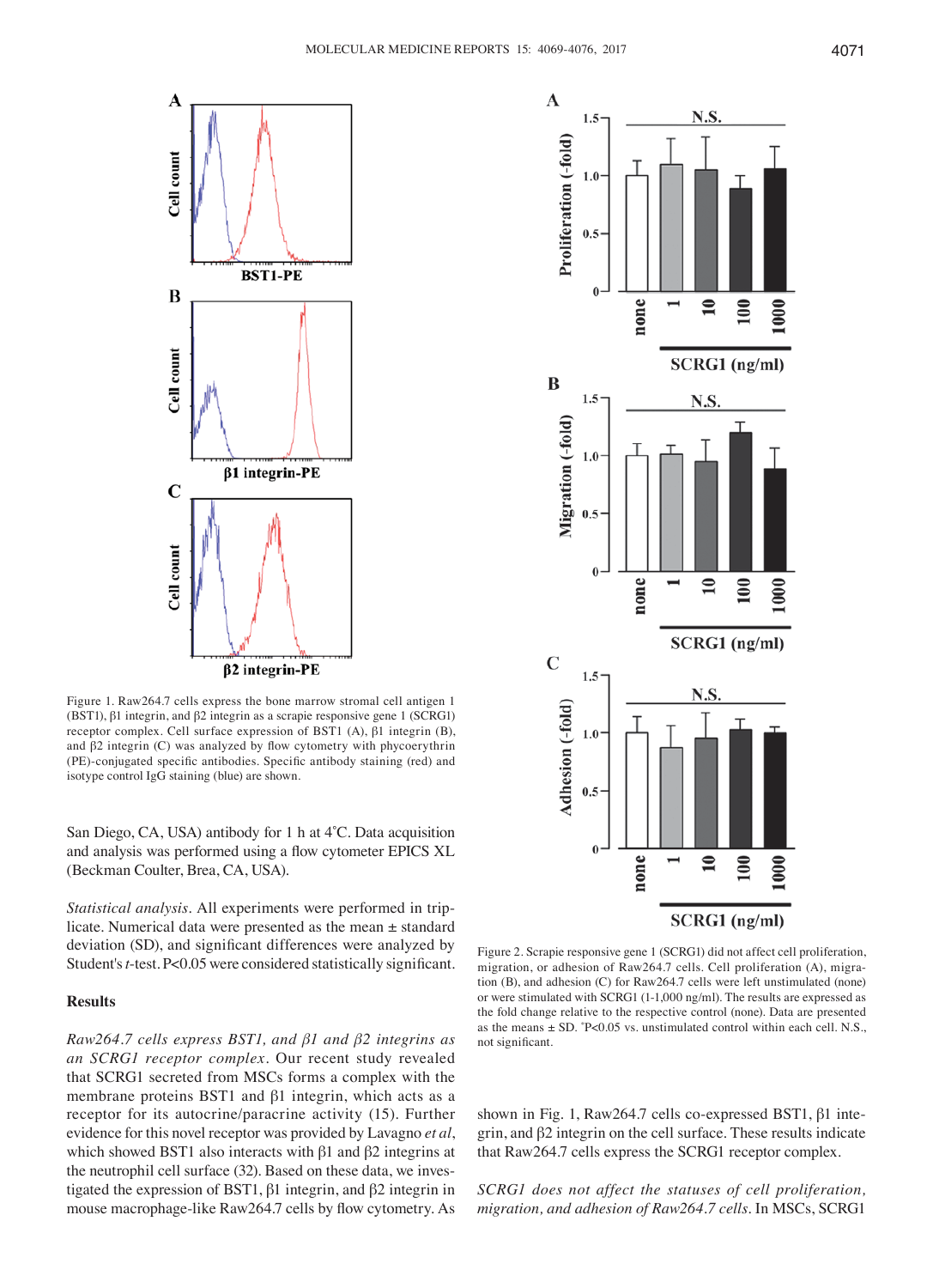| Gene symbol             | Gene name                         | Fold change relative to unstimulated Raw 264.7 cells |           |         |
|-------------------------|-----------------------------------|------------------------------------------------------|-----------|---------|
|                         |                                   | <b>LPS</b>                                           | LPS+SCRG1 | SCRG1   |
| Ccl22                   | Chemokine (C-C motif) ligand 22   | 4420.5                                               | 1520.1    | 96.335  |
| Ccl8                    | Chemokine (C-C motif) ligand 8    | 2856.4                                               | 1770.5    | 0.84089 |
| Cxcl11                  | Chemokine (C-X-C motif) ligand 11 | 1746.1                                               | 843.35    | 89.884  |
| Ccl <sub>12</sub>       | Chemokine (C-C motif) ligand 12   | 929.29                                               | 749.61    | 70.521  |
| Csf1                    | Colony stimulating factor 1       | 206.50                                               | 125.36    | 17.876  |
| Cx3c11                  | Chemokine (C-X3-C motif) ligand 1 | 154.34                                               | 115.36    | 1.3755  |
| I PS linopolysaccharide |                                   |                                                      |           |         |

Table I. Genes whose expression increased more than 100‑fold after LPS treatment and less than 100‑fold by SCRG1 treatment alone relative to unstimulated Raw264.7 cells.

b, upopolysaccharic



Figure 3. Scrapie responsive gene 1 (SCRG1) enhances the phosphorylation of extracellular signal‑regulated kinase 1/2 (ERK1/2) in Raw264.7 cells. (A) ERK1/2 phosphorylation was measured using western blotting with anti-phospho-ERK1/2 (p-ERK1/2) antibodies in Raw264.7 cells stimulated with 100 ng/ml SCRG1. Total ERK1/2 levels were measured using a primary anti-ERK1/2 (ERK1/2) antibody. As a loading control β-actin levels were measured using an anti‑β‑actin antibody. (B) Densitometry analysis of band intensity in western blotting was expressed as the ratio of phosphorylation to the total molecule. \* P<0.05, statistically significant vs. unstimulated control.

promotes cell migration through the β1 integrin/focal adhesion kinase (FAK) ‑dependent phosphoinositide 3‑kinase (PI3K)/Akt pathway (15). Here, to understand the biological processes controlled by SCRG1 in macrophages, the effects of SCRG1 on cell proliferation, migration, as well as adhesion activity were investigated. As shown in Fig. 2, rmSCRG1 did not affect proliferative, migratory, or adhesive activities in Raw264.7 cells. Thus, these results indicate that the bioactivity of SCRG1 in monocyte/macrophage lineage cells is different from that in MSCs.

*SCRG1 enhances the phosphorylation of ERK1/2 in Raw264.7 cells.* The MAPK pathway, in conjunction with the nuclear factor- $κB$  (NF- $κB$ ) pathway, is closely associated with the macrophage immune response (33,34). Accordingly, the intracellular signaling pathways induced by SCRG1 in Raw264.7 cells were investigated. Treatment of cell for 30 min with rmSCRG1 significantly enhanced the phosphorylation of ERK1/2 (Fig. 3). In contrast, phosphorylation of FAK, Akt, SAPK/Jun amino-terminal kinase (JNK), or p38 MAPK by rmSCRG1 treatment in Raw264.7 cells was not observed (data not shown). These results indicate that SCRG1 specifically induces the activation of the ERK1/2 pathway.

*SCRG1 suppresses LPS‑induced CCL22 production through the activation of ERK1/2 in Raw264.7 cells.* By primer array analysis, we next investigated the effects of SCRG1 on the expression of LPS‑induced chemokines and cytokines in Raw264.7 cells. As shown in Table I, rmSCRG1 suppresses the LPS‑induced production of five chemokines and one cytokine in these cells. In particular, LPS‑induced *Ccl22* expression was reduced to less than half by rmSCRG1 treatment. Following on from this, we examined the association between suppression of CCL22 expression and ERK activation by rmSCRG1 in Raw264.7 cells. Both the LPS‑induced increases in CCL22 mRNA expression, and protein secretion were significantly suppressed by rmSCRG1 treatment in Raw264.7 cells (Fig. 4). In addition, this suppressive effect of rmSCRG1 was completely abolished by treatment with the MAPK/ERK kinase inhibitor, U0126. These results indicate that LPS‑induced CCL22 production in macrophages was suppressed by treatment with SCRG1 through the activation of an ERK1/2‑mediated signal.

## **Discussion**

Several roles of SCRG1 suggested in this study and our previous studies are shown in Fig. 5. Recently, we identified a novel ligand‑receptor combination, SCRG1/BST1, that maintains expressions of the stem cell markers Oct‑4 and CD271/LNGFR in MSC, as well as self‑renewal, migration, and osteogenic differentiation potential during *ex vivo* expansion (15). Here, we investigated the expression of the SCRG1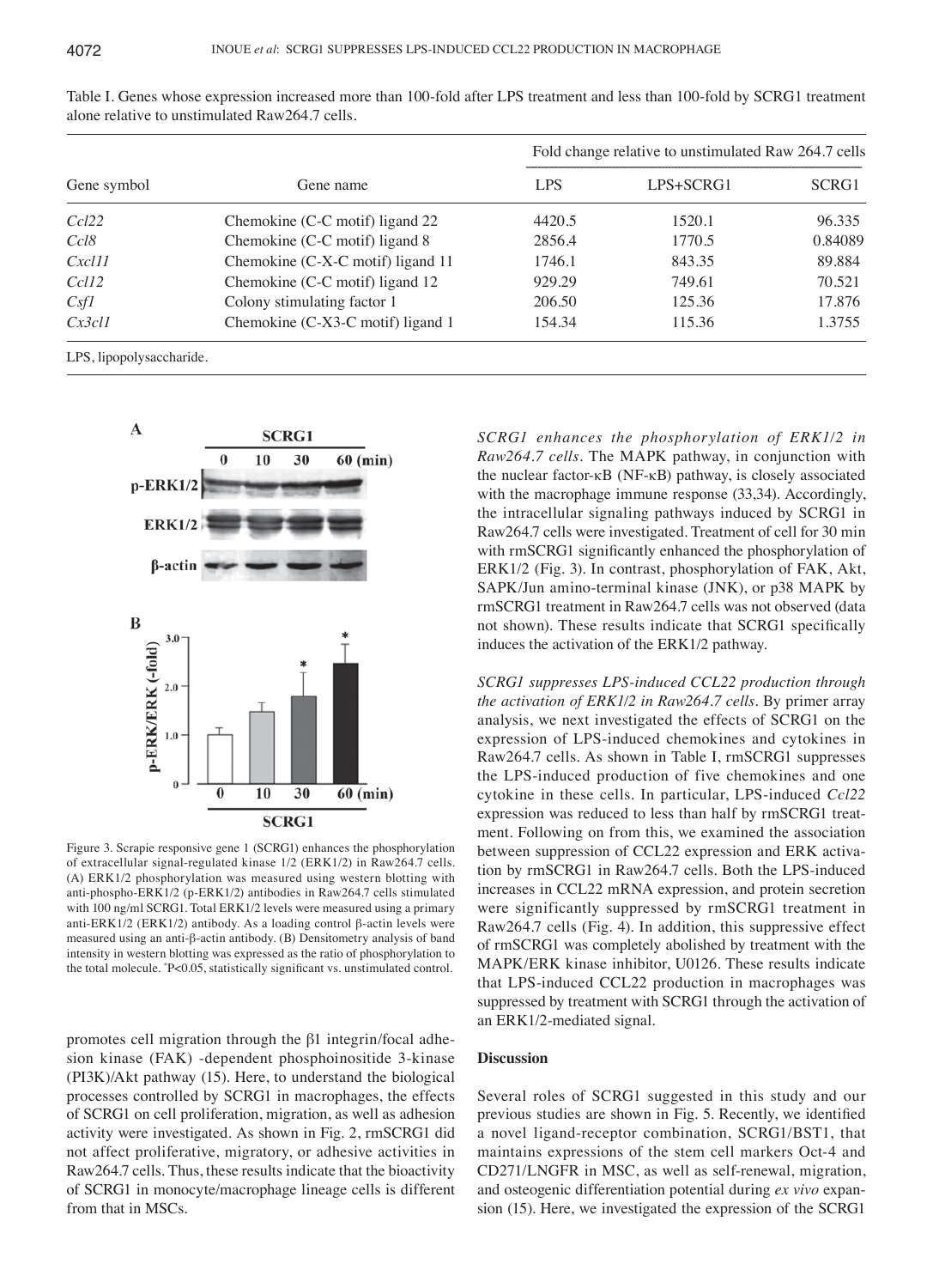

Figure 4. Scrapie responsive gene 1 (SCRG1) suppresses lipopolysaccharide (LPS)-induced CC-chemokine ligand 22 (CCL22) production through the activation of extracellular signal-regulated kinase 1/2 (ERK1/2) in Raw264.7 cells. Raw264.7 cells were stimulated with or without 10 ng/ml LPS, 100 ng/ml rmSCRG1, and 1 mM U0126 for either 6 h (A) or 48 h (B). (A) Reverse transcription‑quantitative polymerase chain reaction (RT‑qPCR) was performed with specific oligonucleotide primers. mRNA expression level of *Ccl22* was normalized to glyceraldehyde-3-phosphate dehydrogenase, and the results are expressed as the fold change relative to the unstimulated control. (B) The amount of secreted CCL22 in the culture medium was measured using a sandwich enzyme-linked immunosorbent assay (ELISA) for mouse CCL22. In (A) and (B), data are presented as the means ± SD. \*P<0.05 vs. unstimulated control within each cell.



Figure 5. Several roles of scrapie responsive gene 1 (SCRG1) suggested in this study and our previous reports. SCRG1 is hypothesized to be secreted into the extracellular space by mesenchymal sem cells (MSCs) and to have autocrine/paracrine activity. The putative receptor for SCRG1 is a complex of bone marrow stromal cell antigen 1 (BST1) and β1 or β2 integrins on the cell surface. The SCRG1/BST1 axis positively regulates the self-renewal, migration, and osteogenic differentiation potentials of MSCs through the FAK/PI3 K/Akt signaling pathway. In macrophage, lipopolysaccharide (LPS) interacts with a heterologous receptor involving toll-like receptor 4 (TLR4), CD14, and MD2. SCRG1 suppresses LPS-induced CC-chemokine ligand 22 (CCL22) production of macrophage in a extracellular signal-regulated kinase 1/2 (ERK1/2)-dependent manner.

receptor components, BST1, β1 integrin, and β2 integrin in mouse macrophage-like Raw264.7 cells. In addition to BST1, these cells also expressed β1 and β2 integrins (Fig. 1). BST1 is an ectoenzyme with a glycosyl phosphatidylinositol anchor and a NADase/ADP‑ribosyl cyclase activity that belongs to the CD38 family (35,36). It has been found on the cell surface of stromal (37) and bone marrow-derived cells (38), and it facilitates pre‑B‑cell growth and induces cell migration (39). Under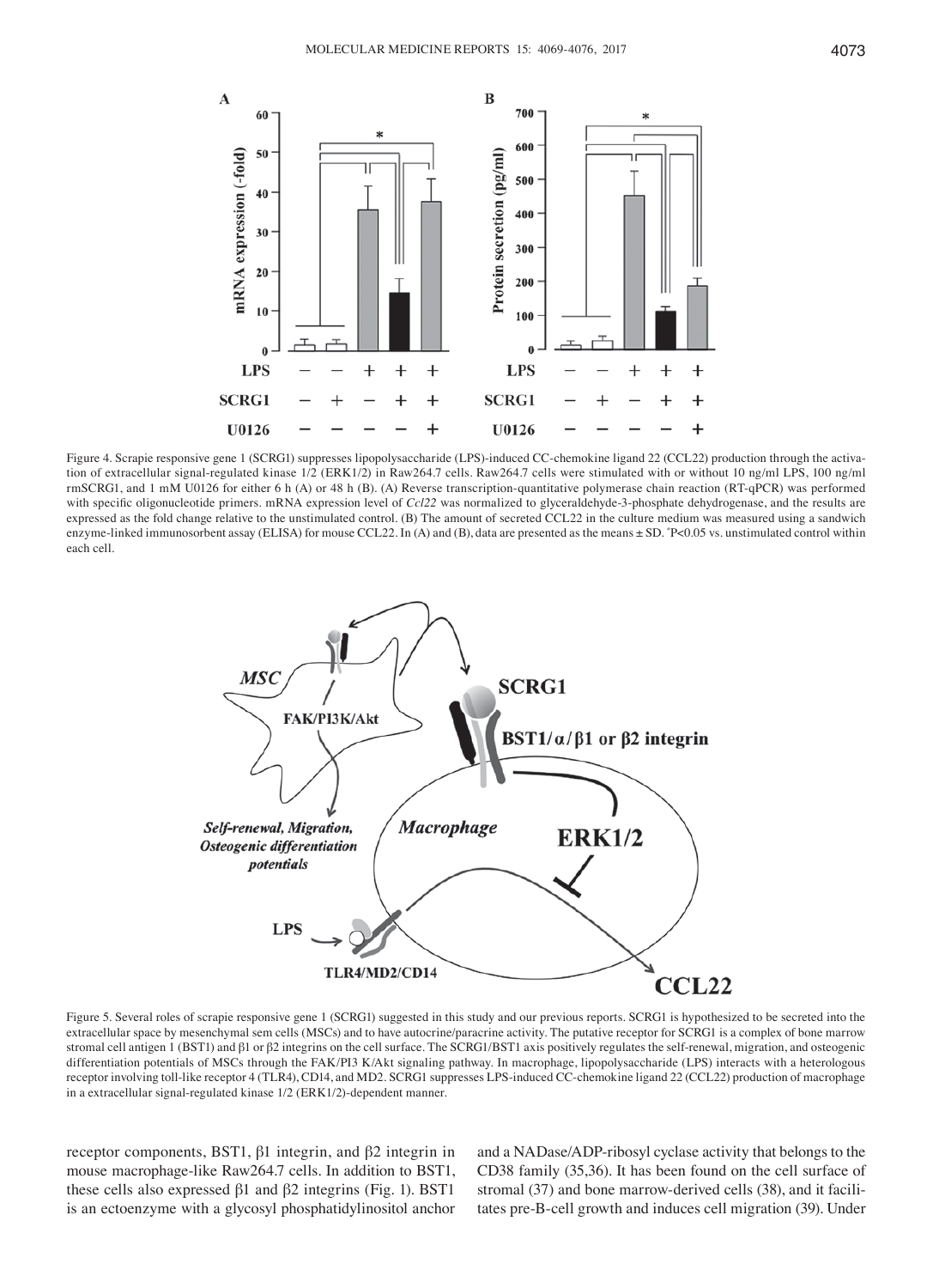the condition of a complex of BST1 with either β1 integrin or β2 integrin, BST1 has been shown to promote the phosphorylation of FAK through the use of an agonistic monoclonal antibody (32,40,41). Furthermore, it has also been reported that BST‑1 regulates the adhesion and migration of leukocytes via phosphorylation of Akt and MAPKs (42,43). In this study, we also observed that SCRG1 enhanced the phosphorylation of ERK1/2 in Raw264.7 cells (Fig. 3).

Notably, SCRG1 did not enhance cell proliferation, migration, or adhesion of Raw264.7 cells (Fig. 2), indicating a different biological function in these cells. In support of this, we demonstrated that SCRG1 suppresses LPS‑induced CCL22 production in these mouse macrophage-like Raw264.7 cells in a MAPK/ERK‑dependent manner (Table I, Fig. 4). LPS and other microbial products are recognized by the host's toll-like receptors (TLRs) family members (44). LPS interacts with a heterologous receptor involving TLR4 (45,46), CD14 (47,48) and MD2 (49-51). By LPS binds to the TLR4, two major signaling pathways via the adapter molecules TIR‑domain‑containing adaptor inducing IFN‑β (TRIF) or myeloid differentiation factor 88 (MyD88) are activated (45,52-55). Significantly, both the Myd88 and TRIF pathways result in activation of the transcription factor, NF-κB, a central regulator of the LPS response, which induces cytokine and chemokine production as well as stress responses in many cell types, including macrophages (53,54). NF-κB is involved in regulating the expression of multiple genes involved in inflammatory and immune responses (56). Innate and adaptive immune response are mainly regulated by MAPKs, including ERK, JNK, and p38 MAPK, in addition to the NF‑κB pathway. In macrophages, activation of the MEK/ERK pathway by bacterial infection regulates various inflammatory responses (57-61). The MEK/ERK pathway is one of the most studied intracellular signaling pathways in monocyte-derived macrophages activated by LPS-induced pro‑inflammatory responses (62-64). In addition, findings have been previously reported that NF-κB-dependent gene expression is controlled by the activation of ERK1/2 without affecting DNA binding (65-69). Therefore, our results indicate that the SCRG1‑induced ERK1/2 signaling pathway controls NF-κB‑dependent chemokine CCL22 expression.

CCL22, a member of the CC chemokine families, is mainly produced by monocyte‑derived macrophages, mast cells, and inflammatory dendritic cells upon stimulation with microbial products (70,71). CCL22 binds to its receptor CCR4 plays an important homeostatic role in leukocyte trafficking, activation of innate immune cells, Th2 immunopathology, as well as accumulation of regulatory T (Treg) cells in solid tumor (72-74). CCL 22 also plays a role in recruiting Treg cells into synovial fluid in inflammatory diseases like rheumatoid arthritis (75). CCL22 plays an important role in a variety of other diseases, including allergic rhinitis (76), atopic dermatitis (77), and lymphoma (78). Recent studies suggested that CCL22 can be used as a biomarker for autoimmune diseases (79). On the other hand, the role of CCL 22 in regulation of immune homeostasis is unclear (80,81).

In conclusion, here we clearly demonstrate that SCRG1, which *in vivo* could be derived from MSCs, suppresses LPS‑induced chemokine CCL22 production in Raw264.7 macrophages. The mechanism appears to involve the MAPK ERK1/2 pathway, since SCRG1 induced the phosphorylation of ERK1/2 and a MAPK/ERK kinase inhibitor U0126 ablated the suppressive effect of SCRG1 on LPS‑induced chemokine CCL22 production. These results suggest a model whereby MSCs play their immunosuppressive role by secreting SCRG1, which then suppresses microbial products-induced chemokine expression in monocyte/macrophage lineage cells in a paracrine fashion. We have additionally established fluorescently tagged immortalized MSC lines derived from different tissues of GFP‑ and tdTomato‑transgenic mice (25,82). These cell lines can be used for *in vivo* imaging analyses on proliferation and differentiation of MSCs, as well as *in vivo* imaging studies to test cell therapies and regenerative medicine techniques, providing insight into diseases such as bone and immune disorders, fibrosis, and cancer progression or metastasis. Our findings provide new insights into the molecular mechanisms of MSCs, as well as a novel perspective for understanding the immune regulatory mechanisms of MSCs.

## **Acknowledgements**

The present study was supported in part by the JSPS KAKENHI grant nos. JP25463053 and JP16K11654 awarded to N.C., JP26893249 and JP16K20652 awarded to E.K. and JP26670852 and JP16H05534 awarded to A.I.; and a grant from the Keiryokai Research Foundation grant no. 120 awarded to N.C., 2013.

#### **References**

- 1. Prockop DJ: Marrow stromal cells as stem cells for nonhematopoietic tissues. Science 276: 71‑74, 1997.
- 2. Uccelli A, Moretta L and Pistoia V: Mesenchymal stem cells in health and disease. Nat Rev Immunol 8: 726‑736, 2008.
- 3. Shi Y, Su J, Roberts AI, Shou P, Rabson AB and Ren G: How mesenchymal stem cells interact with tissue immune responses. Trends Immunol 33: 136‑143, 2012.
- 4. Le Blanc K, Rasmusson I, Sundberg B, Götherström C, Hassan M, Uzunel M and Ringdén O: Treatment of severe acute graft‑versus‑host disease with third party haploidentical mesenchymal stem cells. Lancet 363: 1439‑1441, 2004.
- 5. Stemberger S, Jamnig A, Stefanova N, Lepperdinger G, Reindl M and Wenning GK: Mesenchymal stem cells in a transgenic mouse model of multiple system atrophy: Immunomodulation and neuroprotection. PLoS One 6: e19808, 2011.
- 6. Ortiz LA, Dutreil M, Fattman C, Pandey AC, Torres G, Go K and Phinney DG: Interleukin 1 receptor antagonist mediates the antiinflammatory and antifibrotic effect of mesenchymal stem cells during lung injury. Proc Natl Acad Sci USA 104: 11002‑11007, 2007.
- 7. Lee RH, Pulin AA, Seo MJ, Kota DJ, Ylostalo J, Larson BL, Semprun-Prieto L, Delafontaine P and Prockop DJ: Intravenous hMSCs improve myocardial infarction in mice because cells embolized in lung are activated to secrete the anti-inflammatory protein TSG‑6. Cell Stem Cell 5: 54‑63, 2009.
- 8. Tögel F, Hu Z, Weiss K, Isaac J, Lange C and Westenfelder C: Administered mesenchymal stem cells protect against ischemic acute renal failure through differentiation–independent mechanisms. Am J Physiol Renal Physiol 289: F31-F42, 2005.
- 9. Sheikh AM, Nagai A, Wakabayashi K, Narantuya D, Kobayashi S, Yamaguchi S and Kim SU: Mesenchymal stem cell transplantation modulates neuroinflammation in focal cerebral ischemia: Contribution of fractalkine and IL-5. Neurobiol Dis 41: 717-724, 2011.
- 10. Lee JK, Jin HK, Endo S, Schuchman EH, Carter JE and Bae JS: Intracerebral transplantation of bone marrow‑derived mesenchymal stem cells reduces amyloid‑beta deposition and rescues memory deficits in Alzheimer's disease mice by modulation of immune responses. Stem Cells 28: 329‑343, 2010.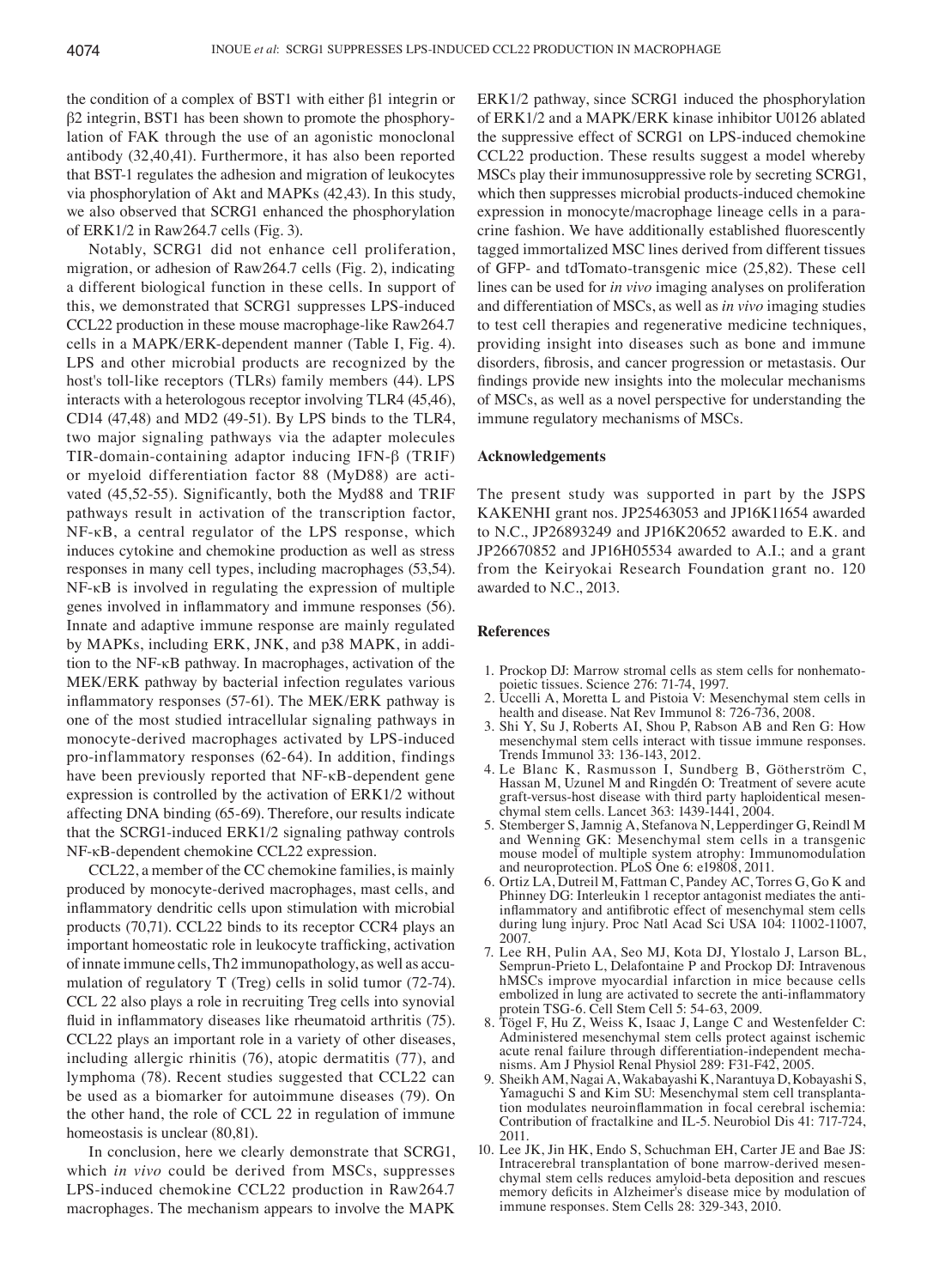- 11. Meirelles Lda S, Fontes AM, Covas DT and Caplan AI: Mechanisms involved in the therapeutic properties of mesenchymal stem cells. Cytokine Growth Factor Rev 20: 419‑427, 2009.
- 12. Di Nicola M, Carlo‑Stella C, Magni M, Milanesi M, Longoni PD, Matteucci P, Grisanti S and Gianni AM: Human bone marrow stromal cells suppress T‑lymphocyte proliferation induced by cellular or nonspecific mitogenic stimuli. Blood 99: 3838‑3843, 2002.
- 13. Ooi YY, Ramasamy R, Rahmat Z, Subramaiam H, Tan SW, Abdullah M, Israf DA and Vidyadaran S: Bone marrow‑derived mesenchymal stem cells modulate BV2 microglia responses to lipopolysaccharide. Int Immunopharmacol 10: 1532-1540, 2010.
- 14. Németh K, Leelahavanichkul A, Yuen PS, Mayer B, Parmelee A, DoiK, RobeyPG, LeelahavanichkulK, KollerBH, Brown JM, *et al*: Bone marrow stromal cells attenuate sepsis via prostaglandin E(2)‑dependent reprogramming of host macrophages to increase their interleukin‑10 production. Nat Med 15: 42‑49, 2009.
- 15. Aomatsu E, Takahashi N, Sawada S, Okubo N, Hasegawa T, Taira M, Miura H, Ishisaki A and Chosa N: Novel SCRG1/BST1 axis regulates self-renewal, migration, and osteogenic differentiation potential in mesenchymal stem cells. Sci Rep 4: 3652, 2014.
- 16. Dandoy‑Dron F, Guillo F, BenboudjemaL, DeslysJP, LasmézasC, Dormont D, Tovey MG and Dron M: Gene expression in scrapie. Cloning of a new scrapie‑responsive gene and the identification of increased levels of seven other mRNA transcripts. J Biol Chem 273: 7691-7697, 1998.
- 17. Dron M, Bailly Y, Beringue V, Haeberlé AM, Griffond B, Risold PY, Tovey MG, Laude H and Dandoy‑Dron F: Scrg1 is induced in TSE and brain injuries and associated with autophagy. Eur J Neurosci 22: 133‑146, 2005.
- 18. Dron M, Bailly Y, Beringue V, Haeberlé AM, Griffond B, Risold PY, Tovey MG, Laude H and Dandoy‑Dron F: SCRG1, a potential marker of autophagy in transmissible spongiform encephalopathies. Autophagy 2: 58‑60, 2006.
- 19. Dron M, Dandoy‑Dron F, Guillo F, Benboudjema L, Hauw JJ, Lebon P, Dormont D and Tovey MG: Characterization of the human analogue of a Scrapie-responsive gene. J Biol Chem 273: 18015‑18018, 1998.
- 20. Dron M, Tartare X, Guillo F, Haik S, Barbin G, Maury C, Tovey M and Dandoy‑Dron F: Mouse scrapie responsive gene 1 (Scrg1): Genomic organization, physical linkage to sap30, genetic mapping on chromosome 8 and expression in neuronal primary cell cultures. Genomics 70: 140‑149, 2000.
- 21. Aggarwal S and Pittenger MF: Human mesenchymal stem cells modulate allogeneic immune cell responses. Blood 105: 1815‑1822, 2005.
- 22. Spaggiari GM, Capobianco A, Abdelrazik H, Becchetti F, Mingari MC and Moretta L: Mesenchymal stem cells inhibit natural killer‑cell proliferation, cytotoxicity and cytokine production: Role of indoleamine 2,3‑dioxygenase and prostaglandin E2. Blood 111: 1327‑1333, 2008.
- 23. Sato K, Ozaki K, Oh I, Meguro A, Hatanaka K, Nagai T, Muroi K and Ozawa K: Nitric oxide plays a critical role in suppression of T‑cell proliferation by mesenchymal stem cells. Blood 109: 228‑234, 2007.
- 24. Lee RH, Oh JY, Choi H and Bazhanov N: Therapeutic factors secreted by mesenchymal stromal cells and tissue repair. J Cell Biochem 112: 3073‑3078, 2011.
- 25. Sawada S, Chosa N, Takizawa N, Yokota J, Igarashi Y, Tomoda K, Kondo H, Yaegashi T and Ishisaki A: Establishment of mesenchymal stem cell lines derived from the bone marrow of green fluorescent protein‑transgenic mice exhibiting a diversity in intracellular transforming growth factor‑β and bone morphogenetic protein signaling. Mol Med Rep 13: 2023‑2031, 2016.
- 26. Igarashi Y, Chosa N, Sawada S, Kondo H, Yaegashi T and Ishisaki A: VEGF-C and TGF- $\beta$  reciprocally regulate mesenchymal stem cell commitment to differentiation into lymphatic endothelial or osteoblastic phenotypes. Int J Mol Med 37: 1005‑1013, 2016.
- 27. Godiska R, Chantry D, Raport CJ, Sozzani S, Allavena P, phage-derived chemokine (MDC), a novel chemoattractant for monocytes, monocyte‑derived dendritic cells and natural killer cells. J Exp Med 185: 1595‑1604, 1997.
- 28. Chang Ms, McNinch J, Elias C III, Manthey CL, Grosshans D, Meng T, Boone T and Andrew DP: Molecular cloning and functional characterization of a novel CC chemokine, stimulated T cell chemotactic protein (STCP‑1) that specifically acts on activated T lymphocytes. J Biol Chem 272: 25229‑25237, 1997.
- 29. Schaniel C, Pardali E, Sallusto F, Speletas M, Ruedl C, Shimizu T, Seidl T, Andersson J, Melchers F, Rolink AG and Sideras P: Activated murine B lymphocytes and dendritic cells produce a novel CC chemokine which acts selectively on activated T cells. J Exp Med 188: 451‑463, 1998.
- 30. Mantovani A, Gray PA, Van Damme J and Sozzani S: Macrophage‑derived chemokine (MDC). J Leukoc Biol 68: 400‑404, 2000.
- 31. Livak KJ and Schmittgen TD: Analysis of relative gene expression data using real-time quantitative PCR and the 2(-Delta Delta C(T)) Method. Methods 25: 402‑408, 2001.
- 32. Lavagno L, Ferrero E, Ortolan E, Malavasi F and Funaro A: CD157 is part of a supramolecular complex with CD11b/CD18 on the human neutrophil cell surface. J Biol Regul Homeost Agents 21: 5‑11, 2007.
- 33. Arthur JS and Ley SC: Mitogen‑activated protein kinases in innate immunity. Nat Rev Immunol 13: 679‑692, 2013.
- 34. Huang G, Shi LZ and Chi H: Regulation of JNK and p38 MAPK in the immune system: Signal integration, propagation and termination. Cytokine 48: 161‑169, 2009.
- 35. Ishihara K and Hirano T: BST‑1/CD157 regulates the humoral immune responses in vivo. Chem Immunol 75: 235‑255, 2000.
- 36. Malavasi F, Deaglio S, Funaro A, Ferrero E, Horenstein AL, Ortolan E, Vaisitti T and Aydin S: Evolution and function of the ADP ribosyl cyclase/CD38 gene family in physiology and pathology. Physiol Rev 88: 841‑886, 2008.
- 37. Kaisho T, Ishikawa J, Oritani K, Inazawa J, Tomizawa H, Muraoka O, Ochi T and Hirano T: BST‑1, a surface molecule of bone marrow stromal cell lines that facilitates pre‑B‑cell growth. Proc Natl Acad Sci USA 91: 5325‑5329, 1994.
- 38. Goldstein SC and Todd RF III: Structural and biosynthetic features of the Mo5 human myeloid differentiation antigen. Tissue Antigens 41: 214‑218, 1993.
- 39. Funaro A, Ortolan E, Bovino P, Lo Buono N, Nacci G, Parrotta R, Ferrero E and Malavasi F: Ectoenzymes and innate immunity: The role of human CD157 in leukocyte trafficking. Front Biosci (Landmark Ed) 14: 929‑943, 2009.
- 40. Hussain AM, Lee HC and Chang CF: Functional expression of secreted mouse BST-1 in yeast. Protein Expr Purif 12: 133‑137, 1998.
- 41. Okuyama Y, Ishihara K, Kimura N, Hirata Y, Sato K, Itoh M, Ok LB and Hirano T: Human BST‑1 expressed on myeloid cells functions as a receptor molecule. Biochem Biophys Res Commun 228: 838‑845, 1996.
- 42. Lo Buono N, Parrotta R, Morone S, Bovino P, Nacci G, Ortolan E, Horenstein AL, Inzhutova A, Ferrero E and Funaro A: The CD157‑integrin partnership controls transendothelial migration and adhesion of human monocytes. J Biol Chem 286: 18681‑18691, 2011.
- 43. Funaro A, Ortolan E, Ferranti B, Gargiulo L, Notaro R, Luzzatto L and Malavasi F: CD157 is an important mediator of neutrophil adhesion and migration. Blood 104: 4269‑4278, 2004.
- 44. Takeda K, Kaisho T and Akira S: Toll-like receptors. Annu Rev Immunol 21: 335‑376, 2003.
- 45. Poltorak A, He X, Smirnova I, Liu MY, Van Huffel C, Du X, Birdwell D, Alejos E, Silva M, Galanos C, *et al*: Defective LPS signaling in C3H/HeJ and C57BL/10ScCr mice: Mutations in Tlr4 gene. Science 282: 2085‑2088, 1998.
- 46. Qureshi ST, Larivière L, Leveque G, Clermont S, Moore KJ, Gros P and Malo D: Endotoxin‑tolerant mice have mutations in Toll‑like receptor 4 (Tlr4). J Exp Med 189: 615‑625, 1999.
- 47. Wright SD: CD14 and innate recognition of bacteria. J Immunol 155: 6‑8, 1995.
- 48. Ulevitch RJ and Tobias PS: Receptor‑dependent mechanisms of cell stimulation by bacterial endotoxin. Annu Rev Immunol 13: 437‑457, 1995.
- 49. Shimazu R, Akashi S, Ogata H, Nagai Y, Fukudome K, Miyake K and Kimoto M: MD-2, a molecule that confers lipopolysac-<br>charide responsiveness on toll-like receptor 4. J Exp Med 189: 1777‑1782, 1999.
- 50. Akashi S, Shimazu R, Ogata H, Nagai Y, Takeda K, Kimoto M and Miyake K: Cutting edge: Cell surface expression and lipopolysaccharide signaling via the toll-like receptor 4-MD-2 complex on mouse peritoneal macrophages. J Immunol 164: 3471‑3475, 2000.
- 51. Viriyakosol S, Tobias PS, Kitchens RL and Kirkland TN: MD‑2 binds to bacterial lipopolysaccharide. J Biol Chem 276: 38044‑38051, 2001.